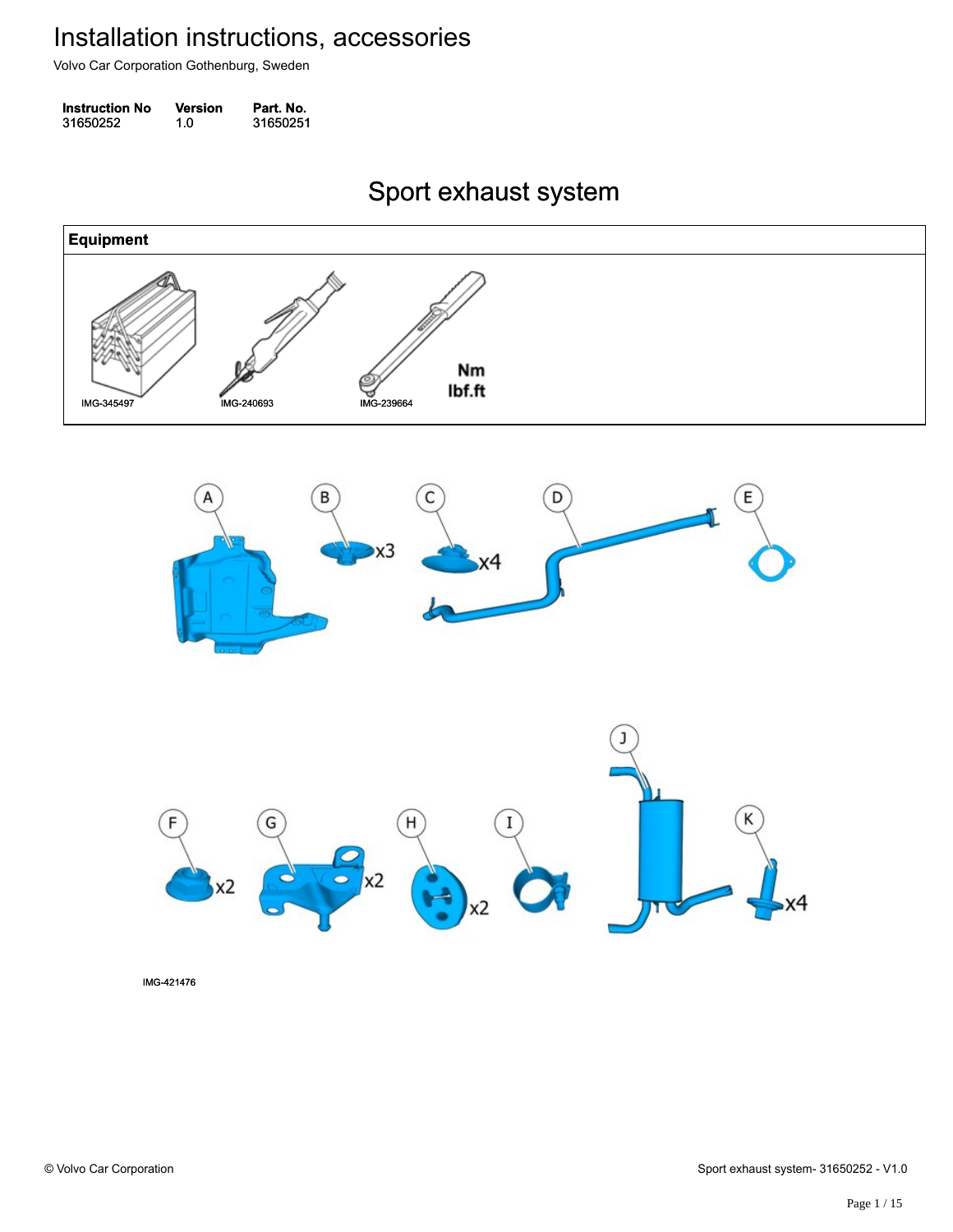Volvo Car Corporation Gothenburg, Sweden

|                                          | <b>Information</b>                                                                                                                                        |
|------------------------------------------|-----------------------------------------------------------------------------------------------------------------------------------------------------------|
| 1                                        | Read through all of the instructions before starting installation.                                                                                        |
|                                          | Notifications and warning texts are for your safety and to<br>minimise the risk of something breaking during installation.                                |
|                                          | Ensure that all tools stated in the instructions are available<br>before starting installation.                                                           |
|                                          | Certain steps in the instructions are only presented in the form of<br>images. Explanatory text is also given for more complicated<br>steps.              |
|                                          | In the event of any problems with the instructions or the<br>accessory, contact your local Volvo dealer.                                                  |
|                                          | <b>Conditions</b>                                                                                                                                         |
| 2                                        | Note!                                                                                                                                                     |
|                                          | The Diffuser (accessory) must be installed on the vehicle.                                                                                                |
|                                          | <b>Color symbols</b>                                                                                                                                      |
| 3                                        | Note!                                                                                                                                                     |
| 5<br>$\left(3\right)$                    | This colour chart displays (in colour print and electronic<br>version) the importance of the different colours used in the<br>images of the method steps. |
|                                          | 1. Used for focused component, the component with<br>which you will do something.                                                                         |
| $\left( 2\right)$<br>$\overline{4}$<br>6 | 2. Used as extra colors when you need to show or<br>differentiate additional parts.                                                                       |
|                                          | 3. Used for attachments that are to be removed/installed.<br>May be screws, clips, connectors, etc.                                                       |
|                                          | 4. Used when the component is not fully removed from<br>the vehicle but only hung to the side.                                                            |
|                                          | 5. Used for standard tools and special tools.                                                                                                             |
| IMG-363036                               | 6. Used as background color for vehicle components.                                                                                                       |
|                                          | Removal                                                                                                                                                   |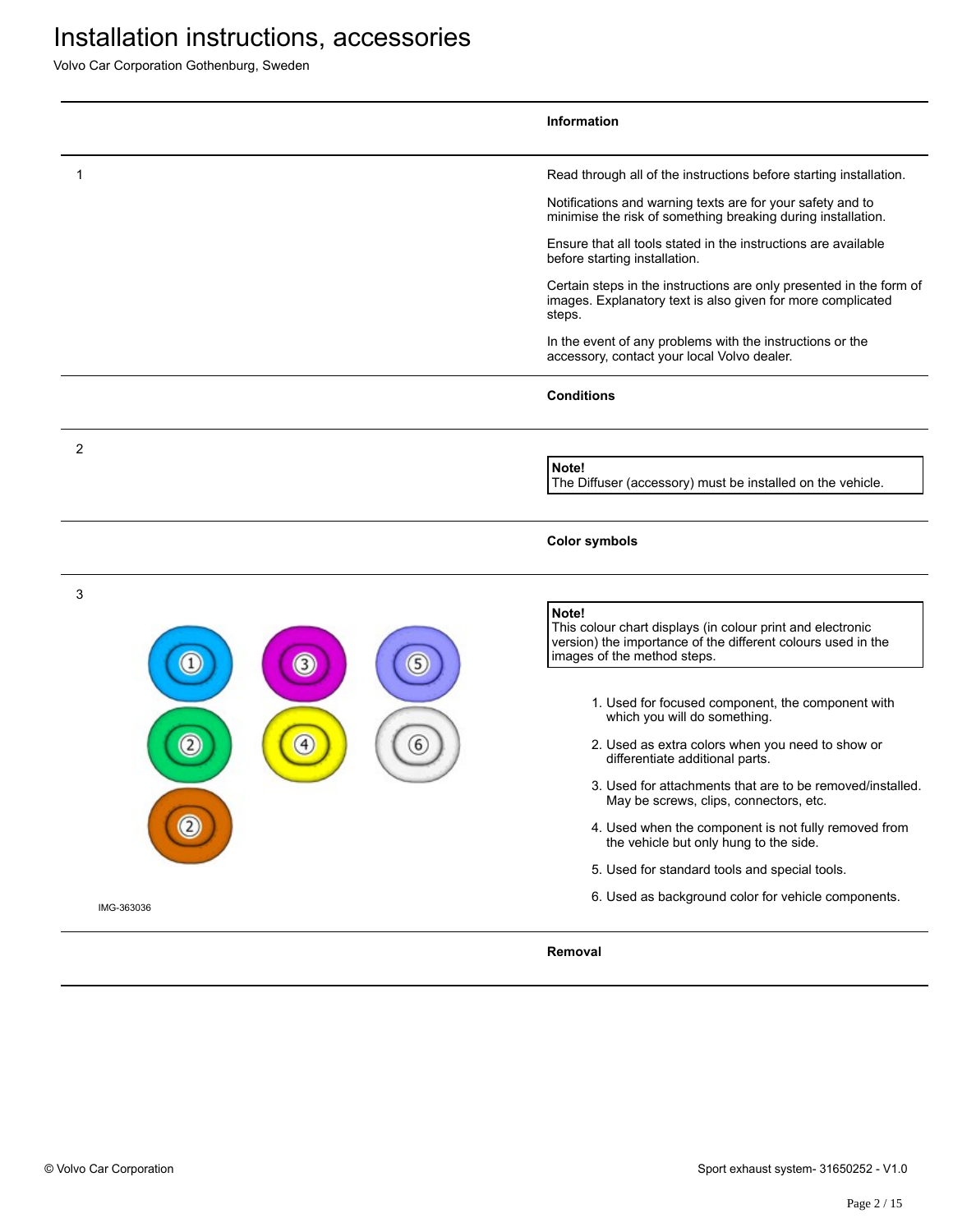Volvo Car Corporation Gothenburg, Sweden



**Note!**

Orientation view

IMG-406830



**Use:** Air-powered keyhole saw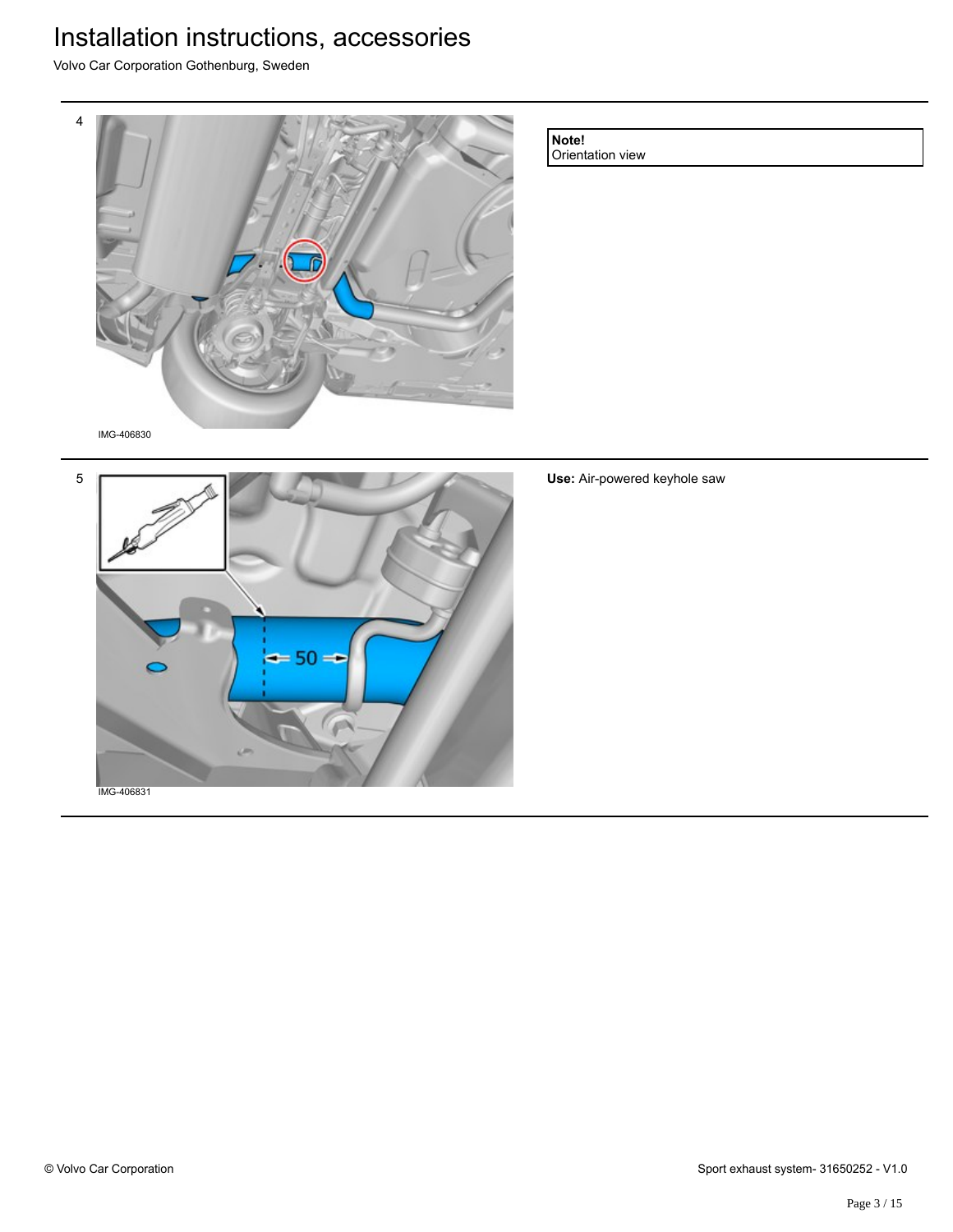Volvo Car Corporation Gothenburg, Sweden





Remove the marked part.

Remove the marked part.

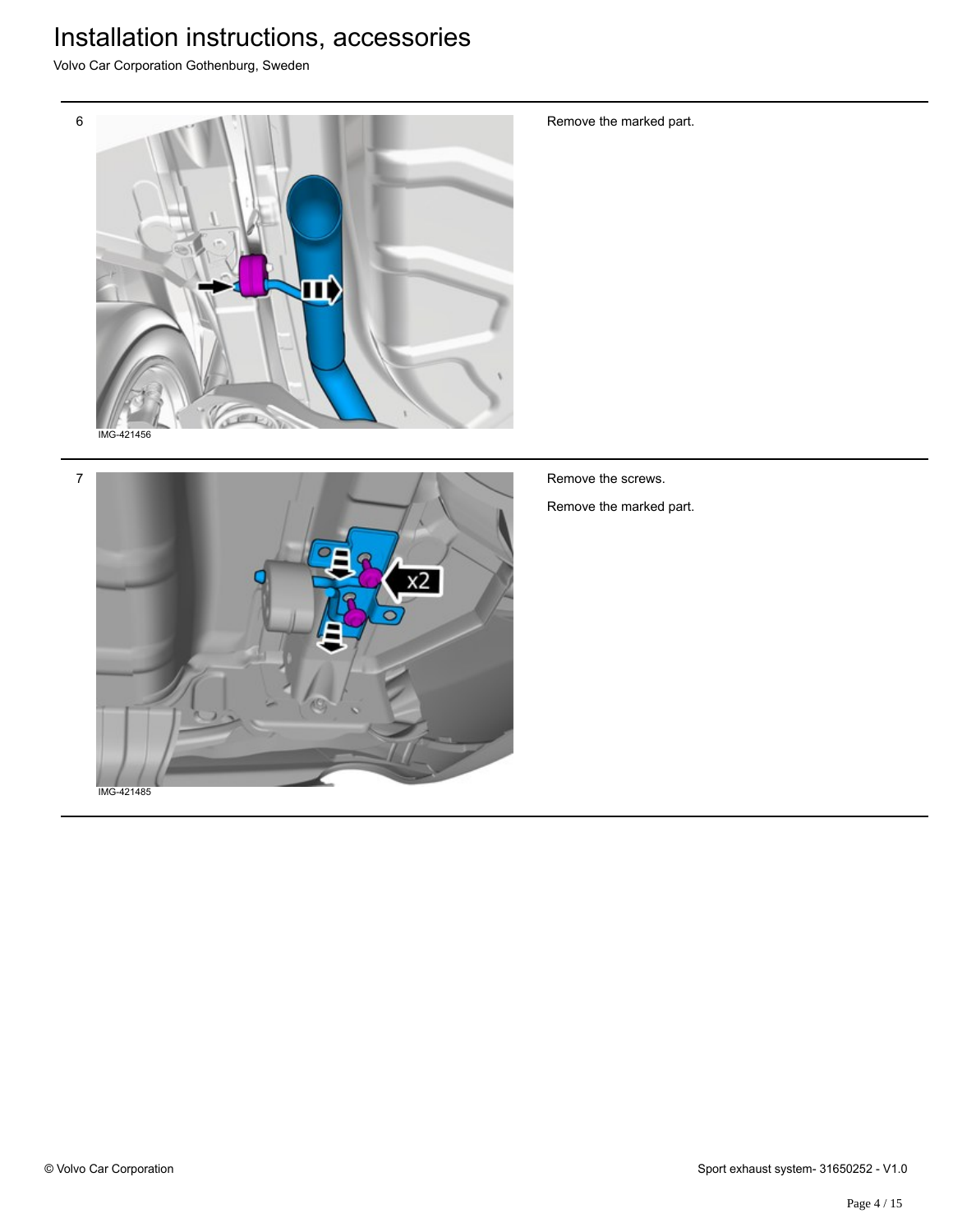Volvo Car Corporation Gothenburg, Sweden





Remove the nuts.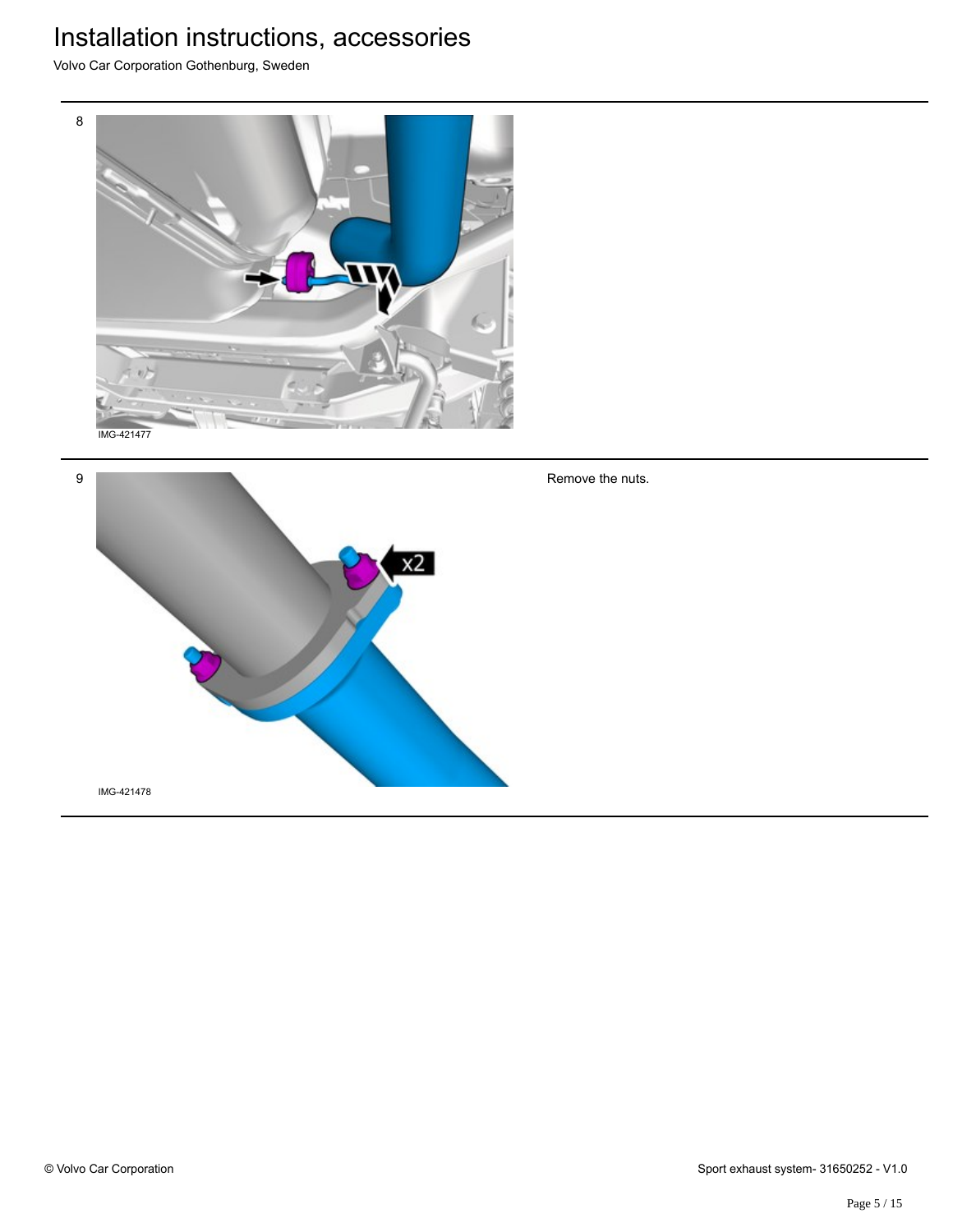Volvo Car Corporation Gothenburg, Sweden



Remove the marked part.

The part is not to be reused.

IMG-421493



Remove the marked part.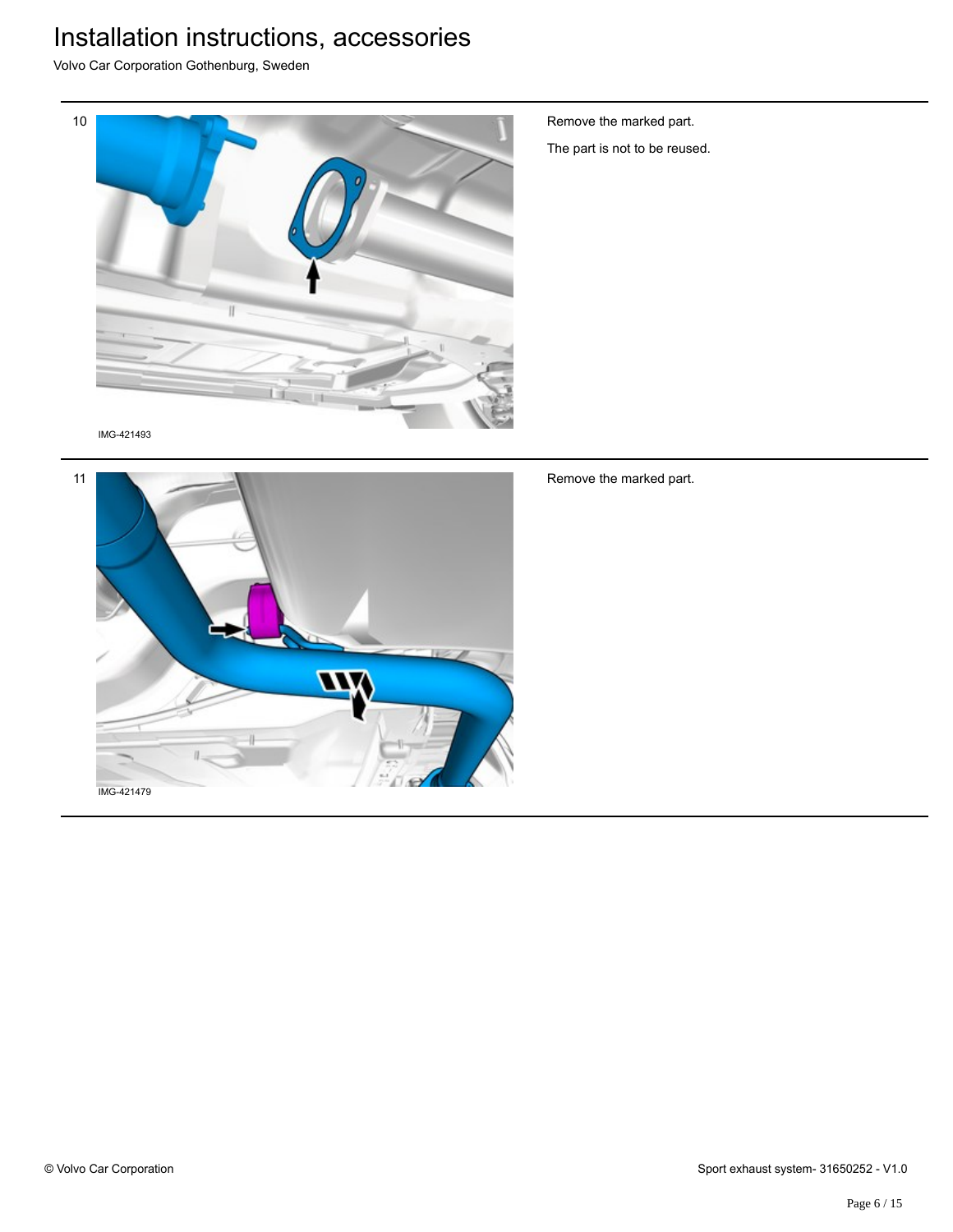Volvo Car Corporation Gothenburg, Sweden



Remove the screws.

#### **Accessory installation**



Install component that comes with the accessory kit.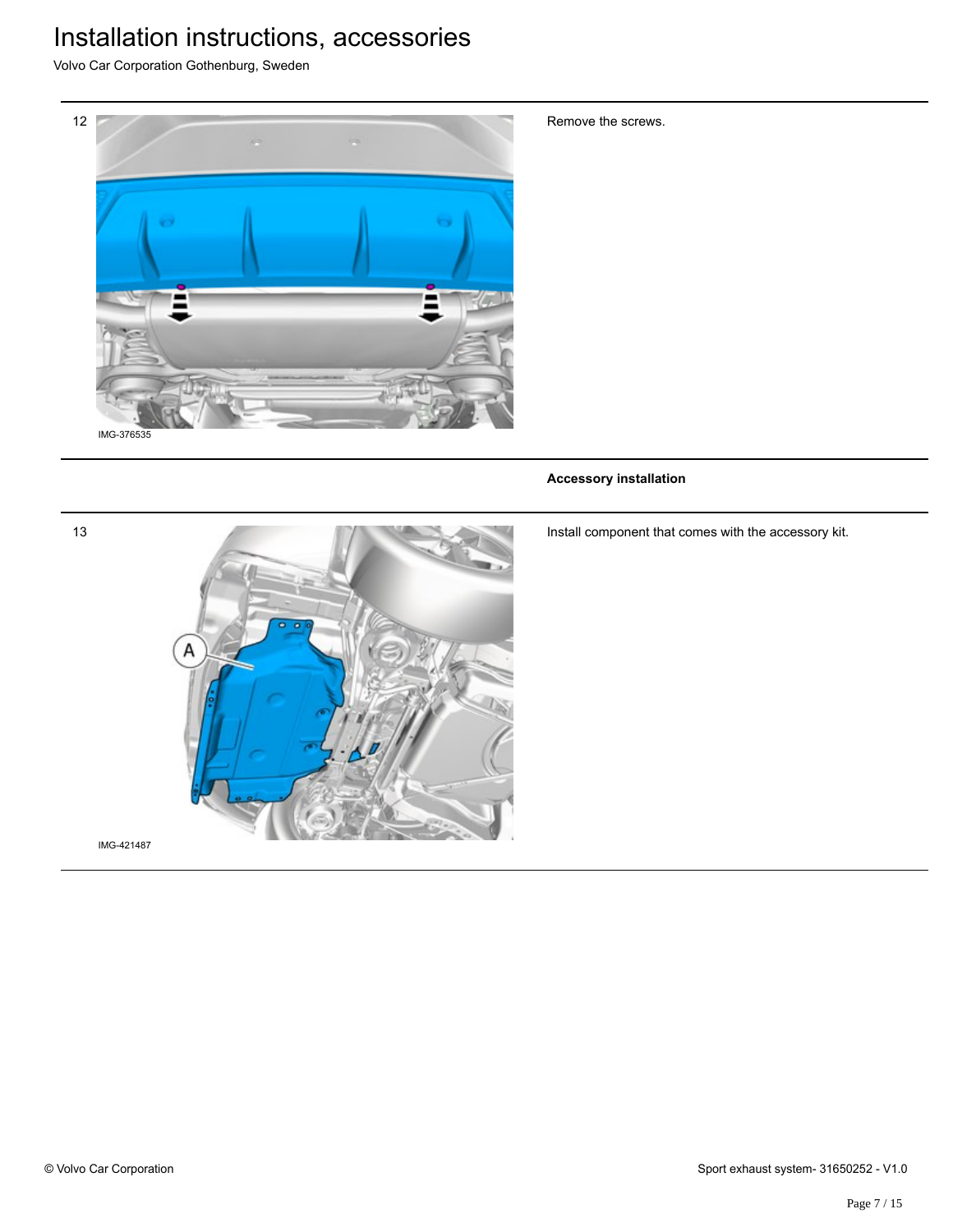Volvo Car Corporation Gothenburg, Sweden



IMG-421488

14



Install component that comes with the accessory kit.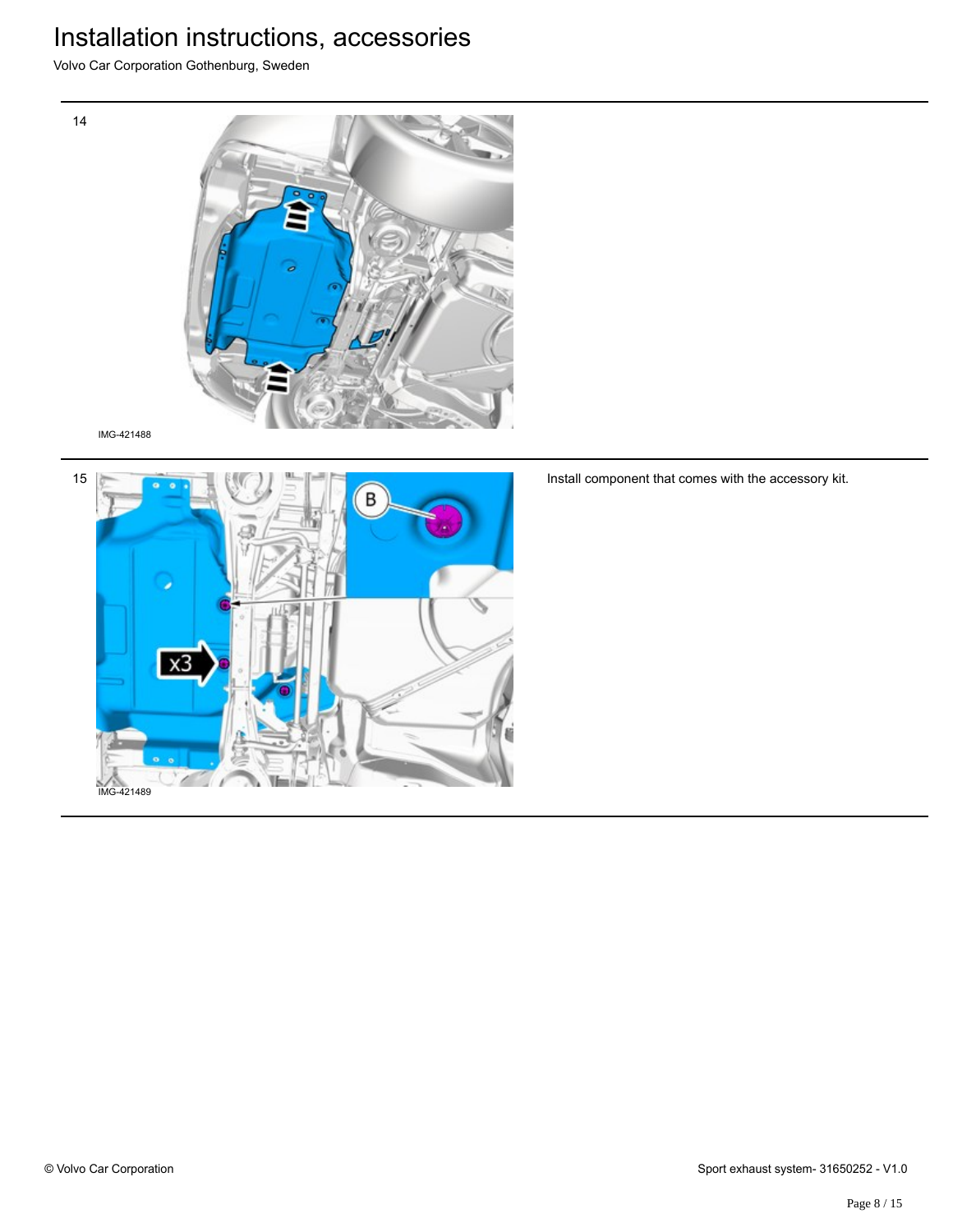Volvo Car Corporation Gothenburg, Sweden



Install component that comes with the accessory kit.

IMG-421491



Install component that comes with the accessory kit.

**Tightening torque:** M8 , 24 Nm On both sides.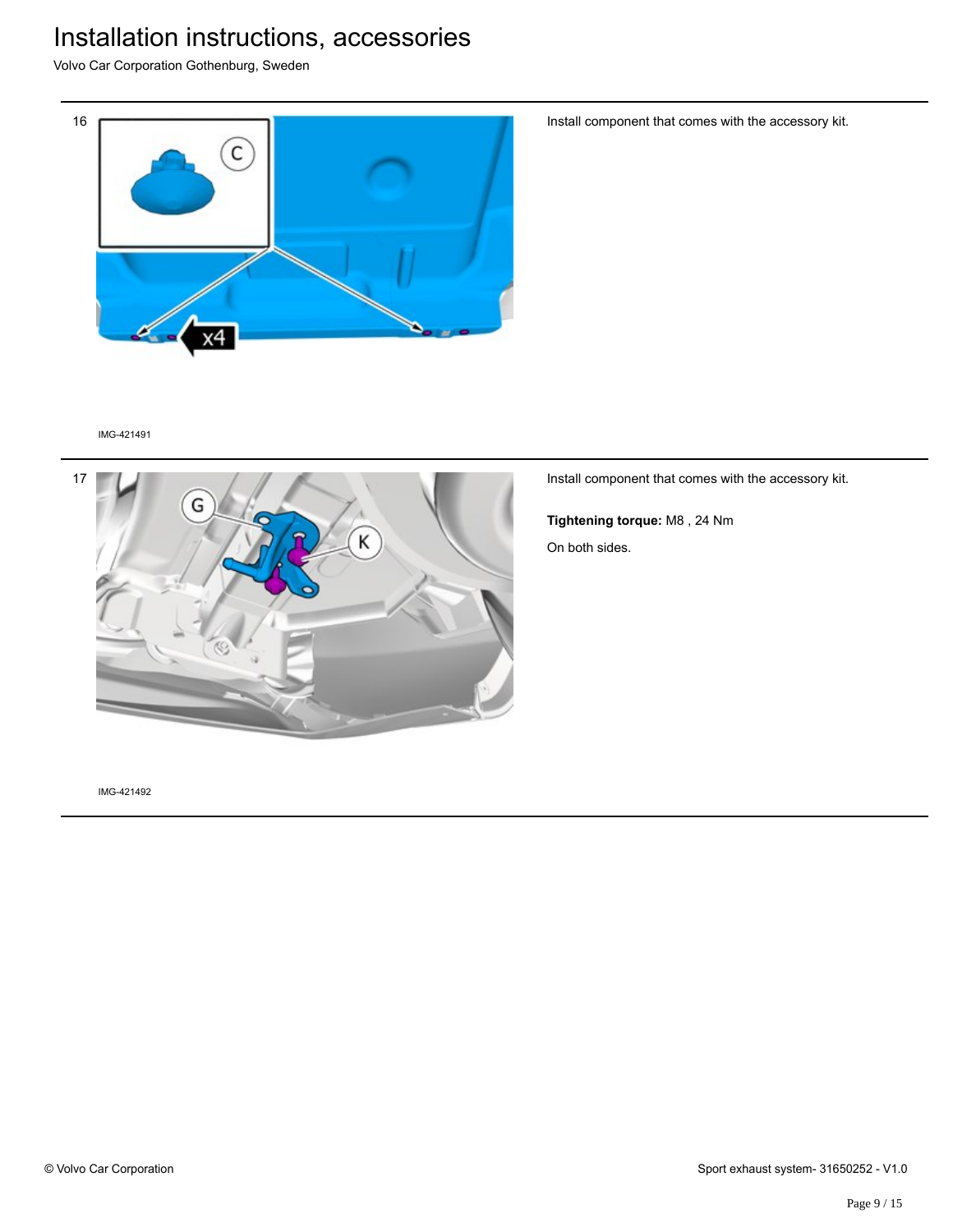Volvo Car Corporation Gothenburg, Sweden



Install component that comes with the accessory kit.

On both sides.



#### Reinstall the screws.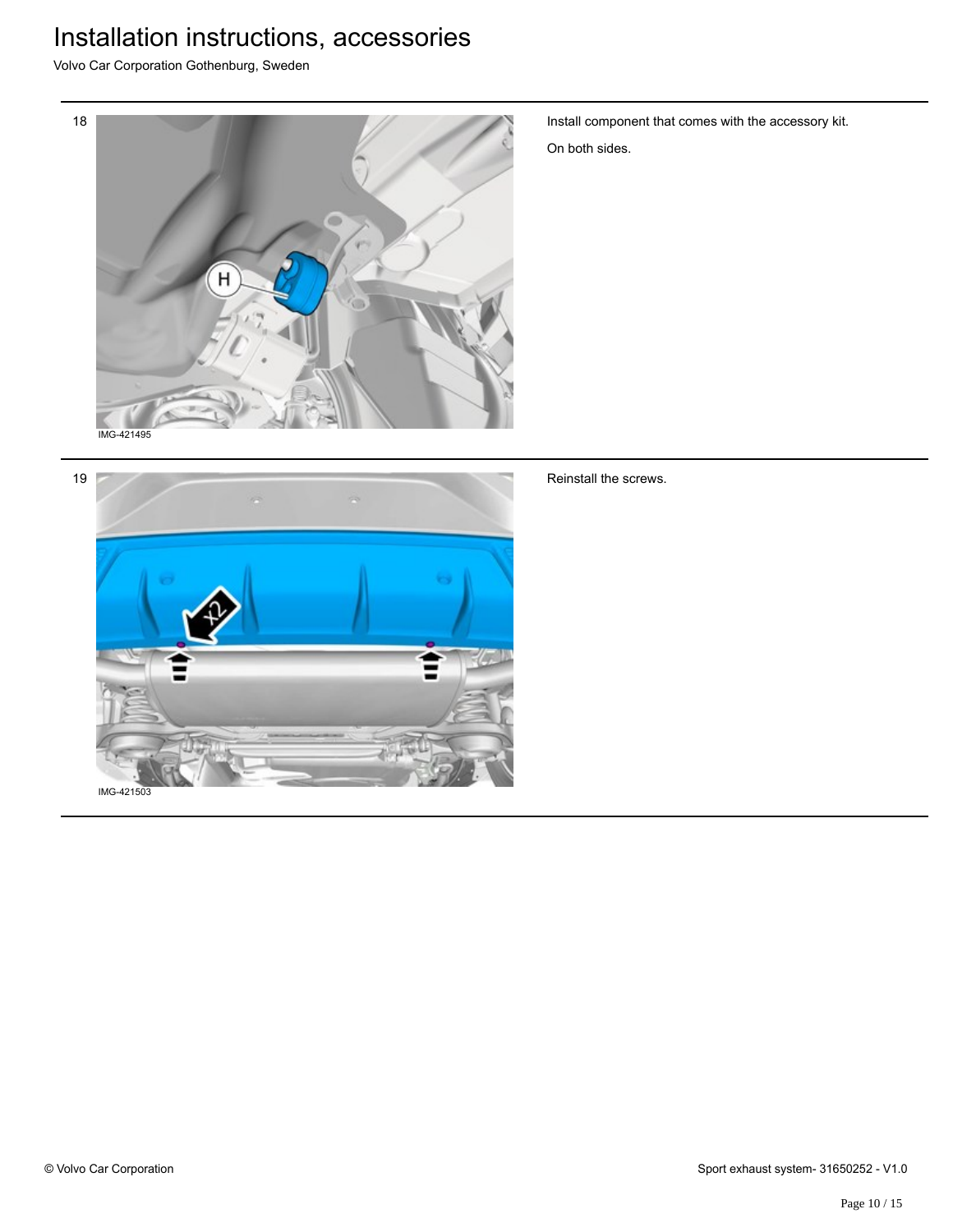Volvo Car Corporation Gothenburg, Sweden



IMG-421481



Install component that comes with the accessory kit.

**Note!** Do not fully tighten the nuts yet.

Install component that comes with the accessory kit.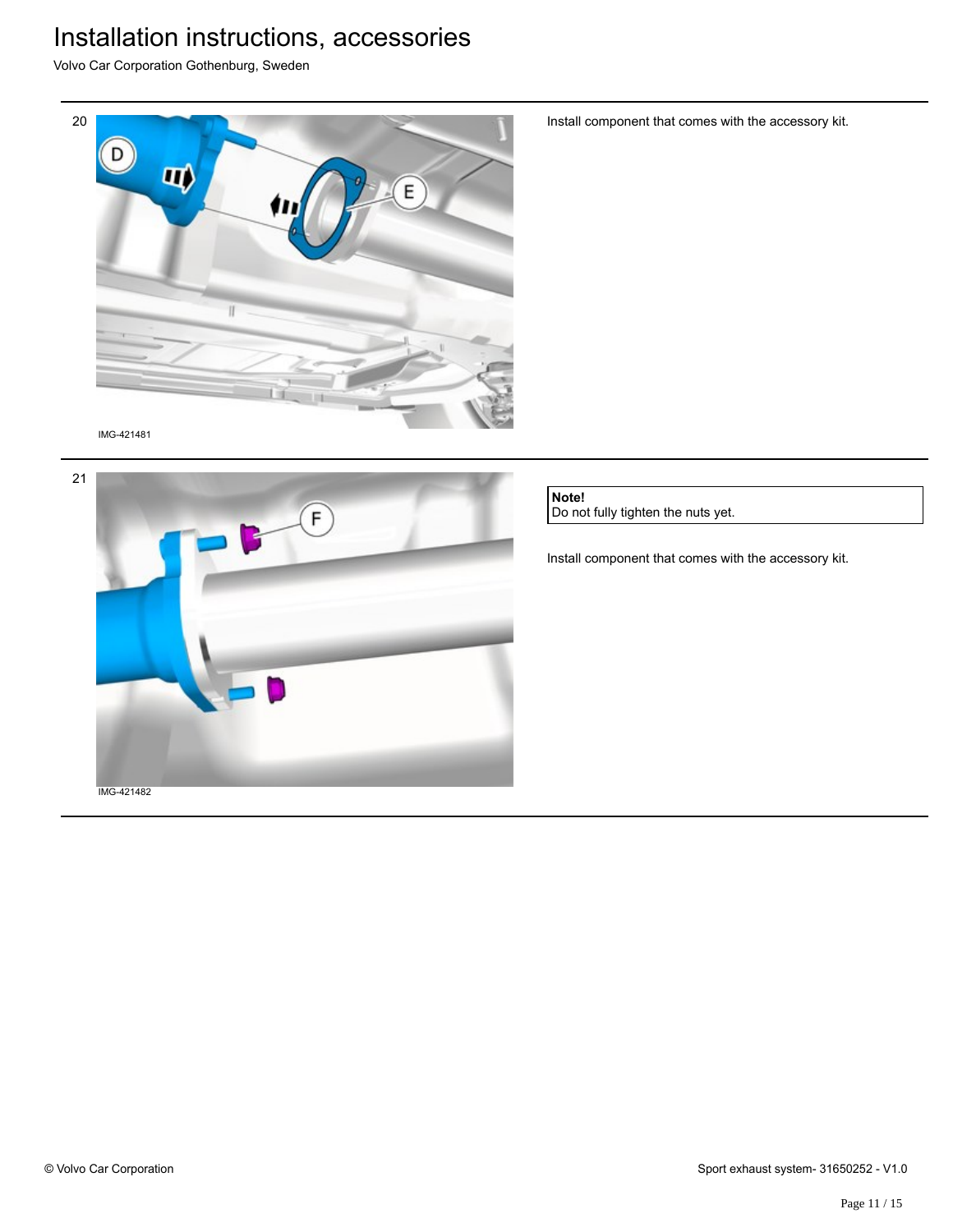Volvo Car Corporation Gothenburg, Sweden



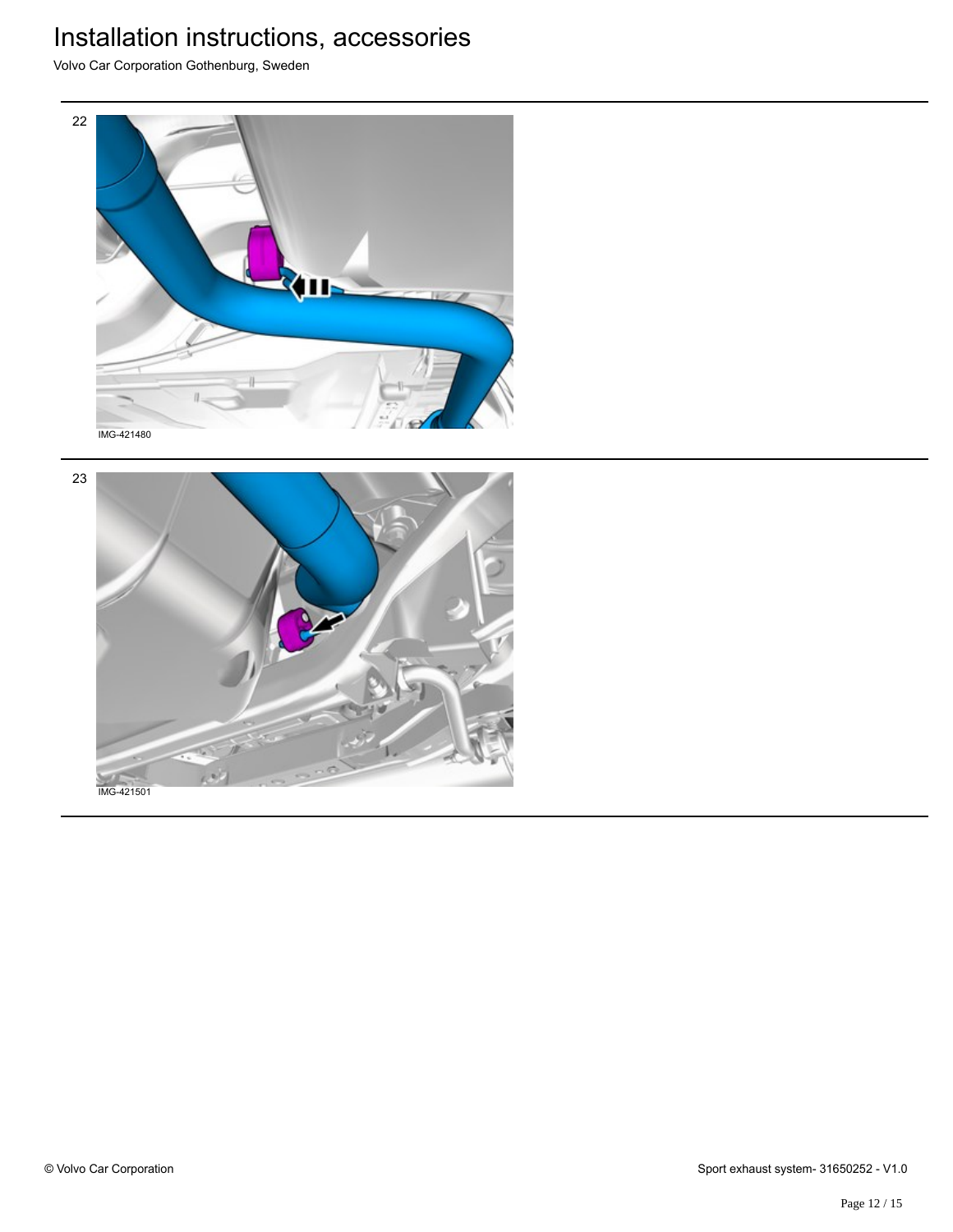Volvo Car Corporation Gothenburg, Sweden

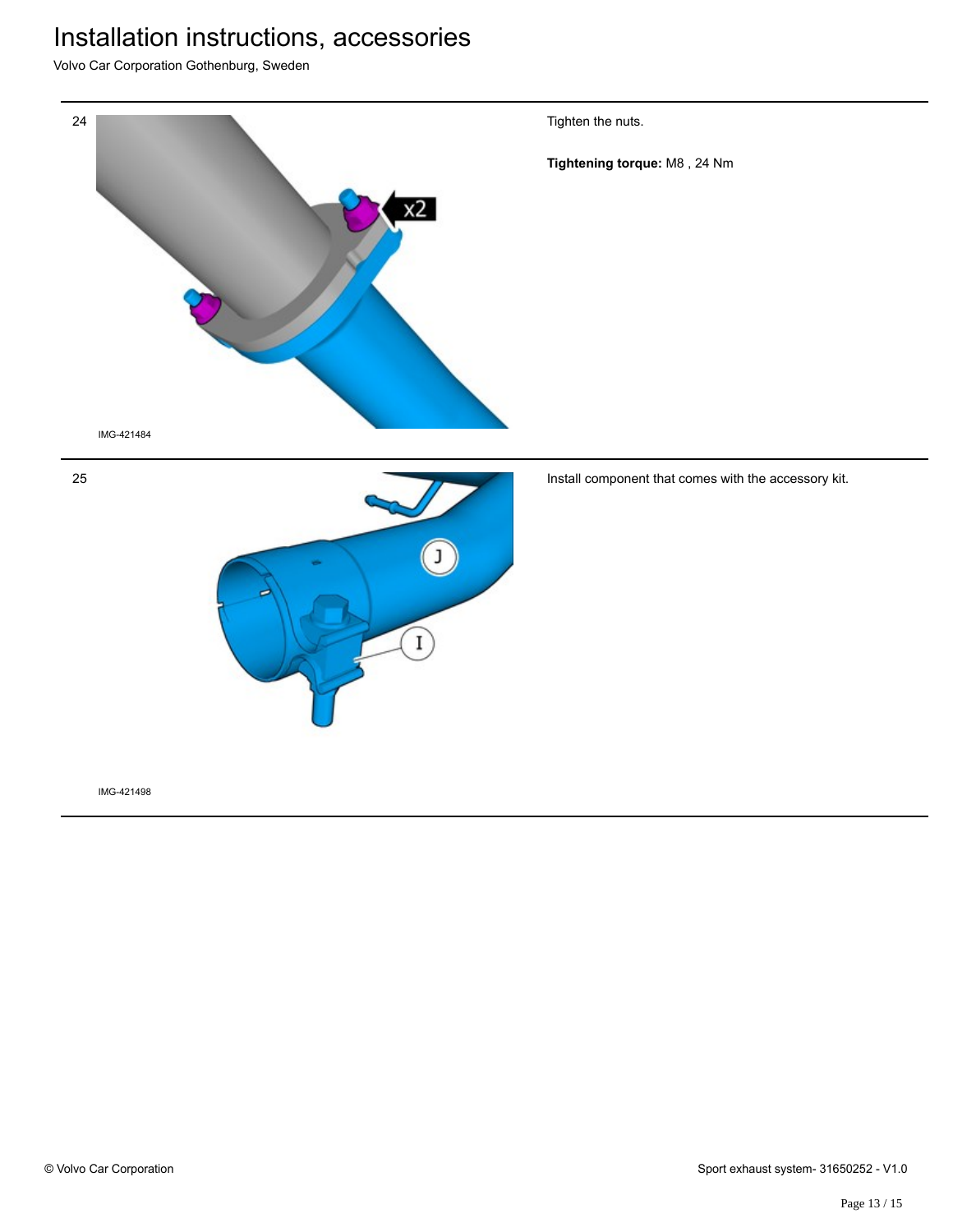Volvo Car Corporation Gothenburg, Sweden





Install component that comes with the accessory kit.

IMG-406881